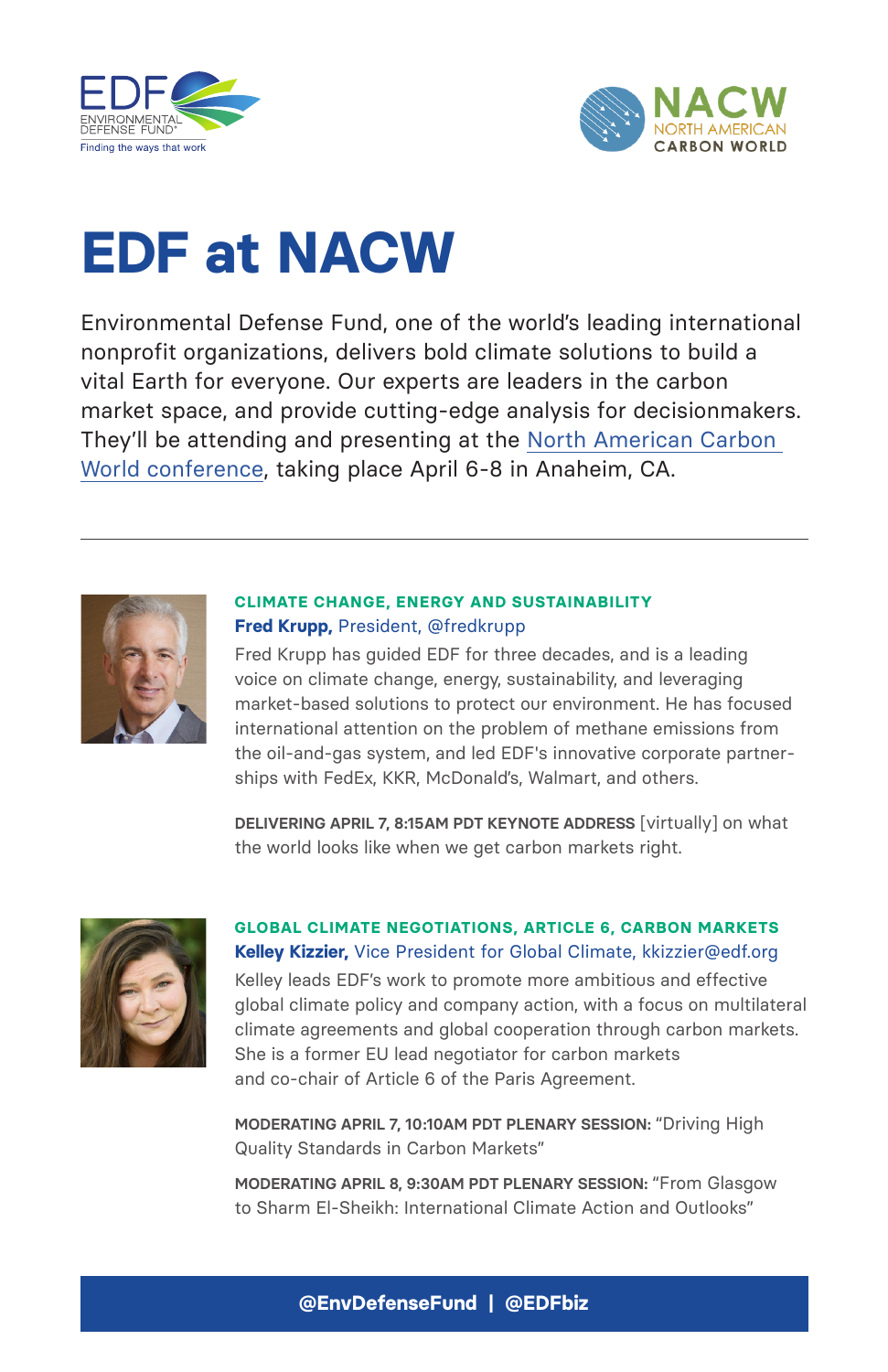# EDF at NACW *(continued)*



#### **BUSINESS & ENVIRONMENT, GREEN SUPPLY CHAINS Elizabeth Sturcken,** Managing Director, EDF+Business, [esturcken@edf.org](mailto:esturcken%40edf.org?subject=), [@esturcken](https://twitter.com/esturcken?lang=en)

Elizabeth Sturcken directs the work of our EDF+Business team, which develops and implements joint projects with leading companies to create environmental change. She has led our teams working with FedEx, Walmart, and UPS to create broad environmental change in corporate practices and supply chains that benefit both the business and the consumer.

**MODERATING APRIL 7, 4:10PM PDT PLENARY PANEL:** "High Integrity Tropical Forest Carbon Credits"



#### **US STATE CLIMATE POLICY, CAP & TRADE, ENVIRONMENTAL JUSTICE Katelyn Roedner Sutter,** Senior Manager, U.S. Climate, [kroedner@edf.org,](mailto:kroedner%40edf.org?subject=) [@KERoednerSutter](https://twitter.com/keroednersutter?lang=en)

Katelyn Roedner Sutter leads Environmental Defense Fund's climate work in California, as well as regulatory and legislative initiatives on climate across the Western United States. Katelyn's focus is on advancing policies that establish and implement long-term greenhouse gas emission reductions and improve local air quality.

**SPEAKING AT APRIL 7, 1:30PM PDT BREAKOUT SESSION:** "State and Future of the North American Carbon Market Part 2: Compliance Markets"



### **CLIMATE LAW AND POLICY, ENVIRONMENTAL EQUITY AND JUSTICE Erica Morehouse,** Director of Equitable and Just Policy Solutions, [emorehouse@edf.org](mailto:emorehouse%40edf.org?subject=)

Erica works towards implementation of EDF's Equity and Justice strategy, which applies an equity and justice lens to the organization's pursuit of positive systemic change for people and nature. Erica has advocated for ambitious climate policy at the U.S. state and federal level, and has represented EDF before many branches of the U.S. government.